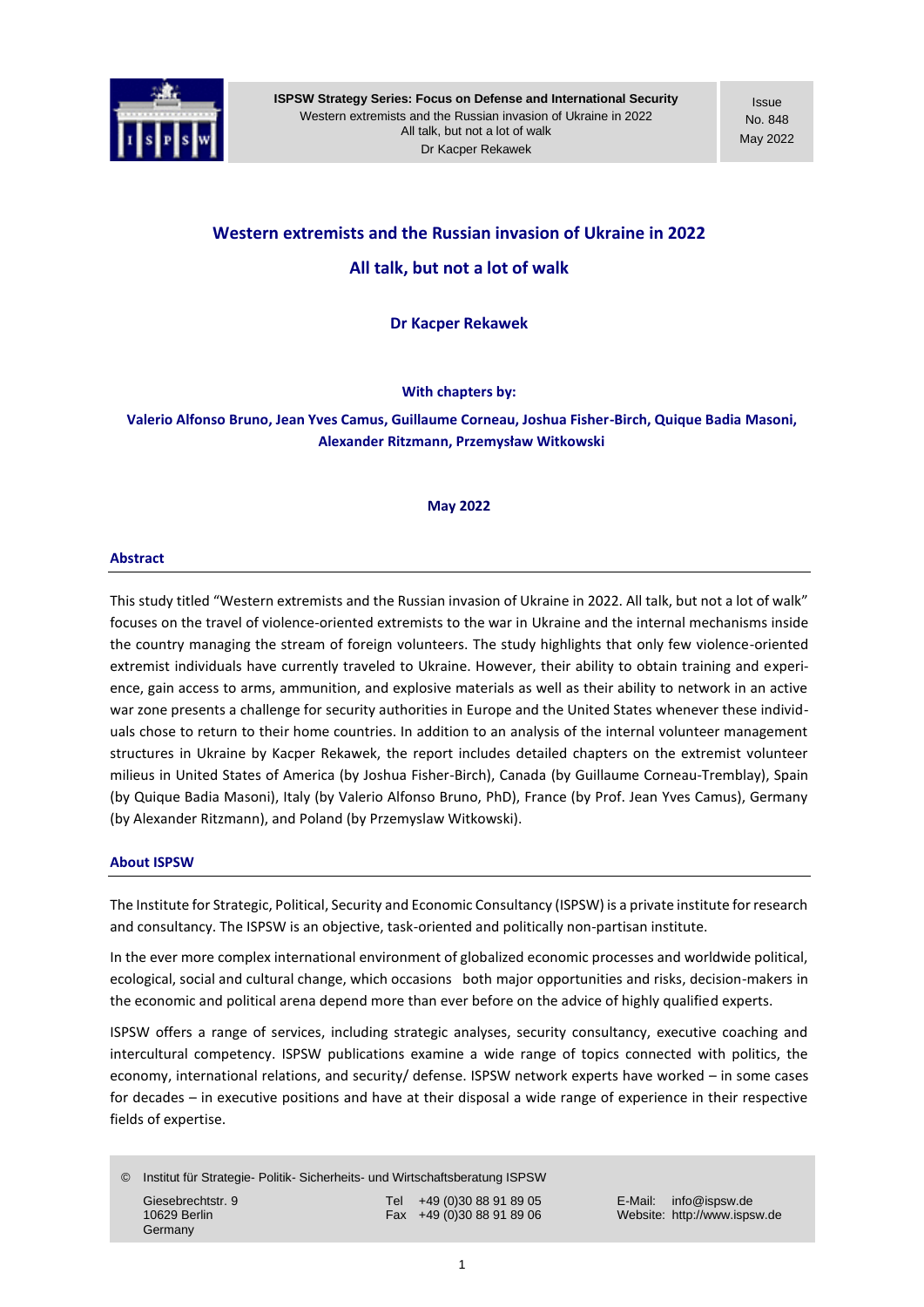

Issue No. 848 May 2022

### **Analysis**

# **Executive Summary**

The Russia-Ukraine war has been attracting foreign fighters/volunteers since 2014. Initially, the number of foreign individuals joining the conflict was limited. However, the invasion of Ukraine by Russia on February 24, 2022, provided a seemingly seismic shift in this field with up to 20,000 foreigners expressing an interest in joining the Ukrainian war effort.

Foreign fighters that joined the conflict initially after 2014 hailed from various ideological backgrounds including from the far right, far left, or red-brown national communists—and fought on both the Ukrainian and Russian/pro-Russian sides of the conflict. The 2022 foreign volunteers, however, seem less radical and politicized in nature. Their mobilization is conducted mainly through official channels of the Ukrainian government and less through informal channels setup by non-state-linked "volunteer battalions" and militias, as was the case in 2014.

Precise numbers of foreign fighters having traveled to Ukraine and involved in combat since the end of February 2022 are currently difficult to establish. However, given the available information, it is reasonable to deduce that only a fraction of those who indicated an interest in traveling to Ukraine after February 2022 actually did so. Their number ranges from merely several hundreds to a few thousands. This is dwarfed by tens of thousands of Ukrainian volunteers who joined units in Ukraine's Territorial Defense Force (TDF).

Among these foreigners, some individuals with extremist convictions have also traveled to the war zone. Violence-oriented foreign extremists have been in Ukraine since 2014, and at least two of these individuals have been killed in the latest round of hostilities. Both were on the pro-Russia side, including one who was a left-wing extremist.

To correctly assess the current flow of violence-oriented extremists to the war zone, one must study the recruitment input, i.e., local, and right-wing scenes, their attitudes toward the recent Russian invasion, and whether their members have traveled to Ukraine to fight.

An analysis of the far-right and right-wing extremist scenes in seven countries—the United States, Canada, Spain, Italy, France, Germany, and Poland—reveals that the current conflict has not led to a significant flow of extremists to the war zone. There is a lot of discussion and debate among extremists, but very few have traveled to Ukraine. For example, about 30 from Germany and France seem to have traveled. In other cases, such as with Canada, hardly anyone from the local far-right and right-wing extremist milieus appears to have made the trip. Furthermore, it is currently unclear how many of these violence-oriented extremists who have traveled are actually involved in combat.

Regarding the stance of the individual national extremist scenes, most have not changed their ideological position since February. For example, most pro-Russian extremist groups and networks have not switched allegiances.

At the same time, the study of the recruitment output—i.e., the Ukrainian units which have a history of allowing foreigners in their ranks—does not point to a flourishing milieu that is ready to accept and deploy Western extremist foreign volunteers in its ranks. Individual extremists from Western countries are in Ukraine in general and in Kyiv in particular, but their numbers pale in comparison to a) wider international volunteers and b) Ukrainian volunteers for the TDF.

© Institut für Strategie- Politik- Sicherheits- und Wirtschaftsberatung ISPSW

Germany

Giesebrechtstr. 9 Tel +49 (0)30 88 91 89 05 E-Mail: info@ispsw.de<br>10629 Berlin 10629 Berlin (1990) Fax +49 (0)30 88 91 89 06 Website: http://www.isps

10629 Berlin Fax +49 (0)30 88 91 89 06 Website: http://www.ispsw.de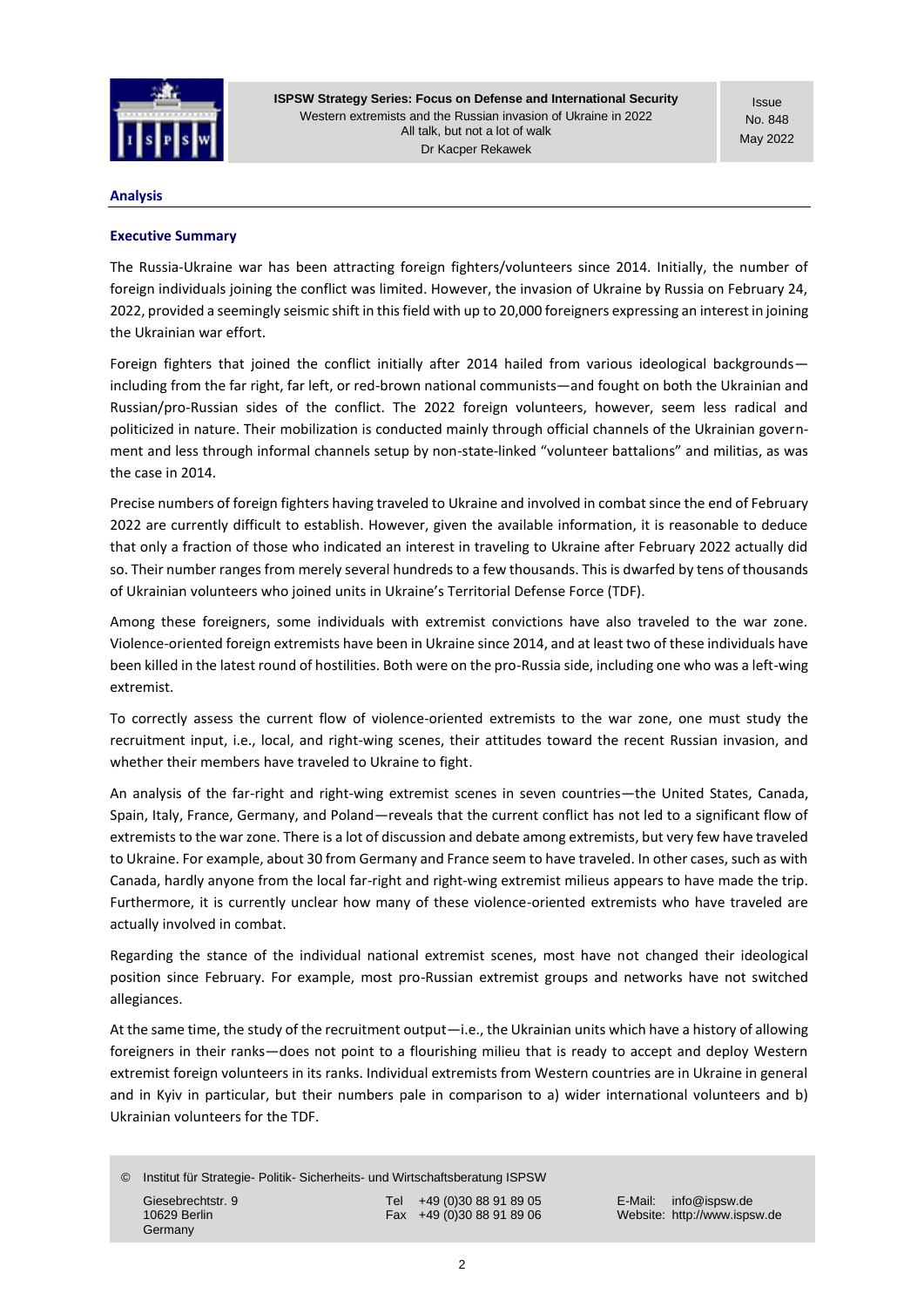

Issue No. 848 May 2022

Foreigners in Ukraine have not yet coalesced into recognizable highly ideological fighting units and, as individuals, have been largely unsuccessful in acting as recruiting multipliers for sympathizers in their home countries.

Ukrainian units with a history of featuring foreigners since 2014 either recruited a small number of such individuals in 2022 (i.e., Azov), are nationally focused and do not advertise for foreigners to join (i.e., Belarusian and Russian units on the Ukrainian side), or lack coordinated strategies of recruiting foreigners to join their outfit (i.e., other far-right Ukrainian organizations fielding "their own" TDF units).

In Ukraine, incoming foreigners are distributed across different units, and there is typically little screening overall for ideological extremism. However, units such as the Georgian National/Foreign Legion that has been set up to receive foreigners does not seem to follow discernible targeted recruitment strategies focusing on attracting foreign extremists.

Therefore, the identification of foreigners within far-right ideologically motivated units within Ukraine is a first but not necessarily a sufficient indication of the ideological stance of the foreign recruits themselves, complicating monitoring efforts focused on violence-oriented foreign extremists in the war zone.

The low number of violence-oriented extremists currently involved in the war in Ukraine does not mean that this group of individuals will not present a challenge to domestic security upon their return. The combination of a violence-oriented ideology; potential combat training and experience; access to arms, ammunition, and explosive material in the conflict zone; as well as improved transnational networking opportunities for these extremists is worrying and requires mitigation measures.

Preventing the travel of violence-oriented extremists to the war zone should be a priority for governments. These individuals will not add significantly to Ukraine's ability to defend itself. Furthermore, at least as rightwing extremist individuals are concerned, their presence in Ukraine can potentially feed into the Russia propaganda narrative that the Ukrainian government is dominated by Nazi ideology. Unfortunately, as the seven country case studies in this report demonstrates, only a few countries—e.g., Italy and Poland—have legal safeguards in place against their nationals joining foreign conflicts. Consequently, preventing the travel of violenceoriented extremists to the war zone will remain a challenge for most governments.

Therefore, monitoring violence-oriented extremists travel to and from the war zone as well as collecting information on their actions and activities in the war zone should also be a priority. This is especially the case if the departure from their home countries cannot be prevented.

Finally, governments should begin exploring opportunities for managing returning violence-oriented extremists from the war zone. Given the currently small number of high-risk individuals, this should be well within already established capacities. This returnee management should include all elements from prosecution to disengagement as well as deradicalization and potential reintegration. As the country case studies in this report demonstrates, so far, few if any governments have begun addressing this issue.

### **Introduction**

[Edy \(Edi\) "Bozambo" Ongaro](https://www.ansa.it/sito/notizie/mondo/2022/03/31/ucciso-un-miliziano-italiano-in-donbass_e42a5f9f-a14e-4554-ba11-e7e5894127ca.html),<sup>1</sup> a native of Portogruaro in Northeast Italy, died fighting in Ukraine on April 1, 2022. The death of a foreigner in the war zone is not surprising since Ukraine has called o[n foreign nationals](https://www.theguardian.com/world/2022/feb/27/ukraine-appeals-for-foreign-volunteers-to-join-fight-against-russia)<sup>2</sup> to

<sup>1</sup> [https://www.ansa.it/sito/notizie/mondo/2022/03/31/ucciso-un-miliziano-italiano-in-donbass\\_e42a5f9f-a14e-4554-ba11](https://www.ansa.it/sito/notizie/mondo/2022/03/31/ucciso-un-miliziano-italiano-in-donbass_e42a5f9f-a14e-4554-ba11-e7e5894127ca.html) [e7e5894127ca.html](https://www.ansa.it/sito/notizie/mondo/2022/03/31/ucciso-un-miliziano-italiano-in-donbass_e42a5f9f-a14e-4554-ba11-e7e5894127ca.html)

<sup>2</sup> <https://www.theguardian.com/world/2022/feb/27/ukraine-appeals-for-foreign-volunteers-to-join-fight-against-russia>

© Institut für Strategie- Politik- Sicherheits- und Wirtschaftsberatung ISPSW

Giesebrechtstr. 9 Tel +49 (0)30 88 91 89 05 E-Mail: info@ispsw.de<br>10629 Berlin 10629 Berlin (1990) Fax +49 (0)30 88 91 89 06 Website: http://www.isps

Germany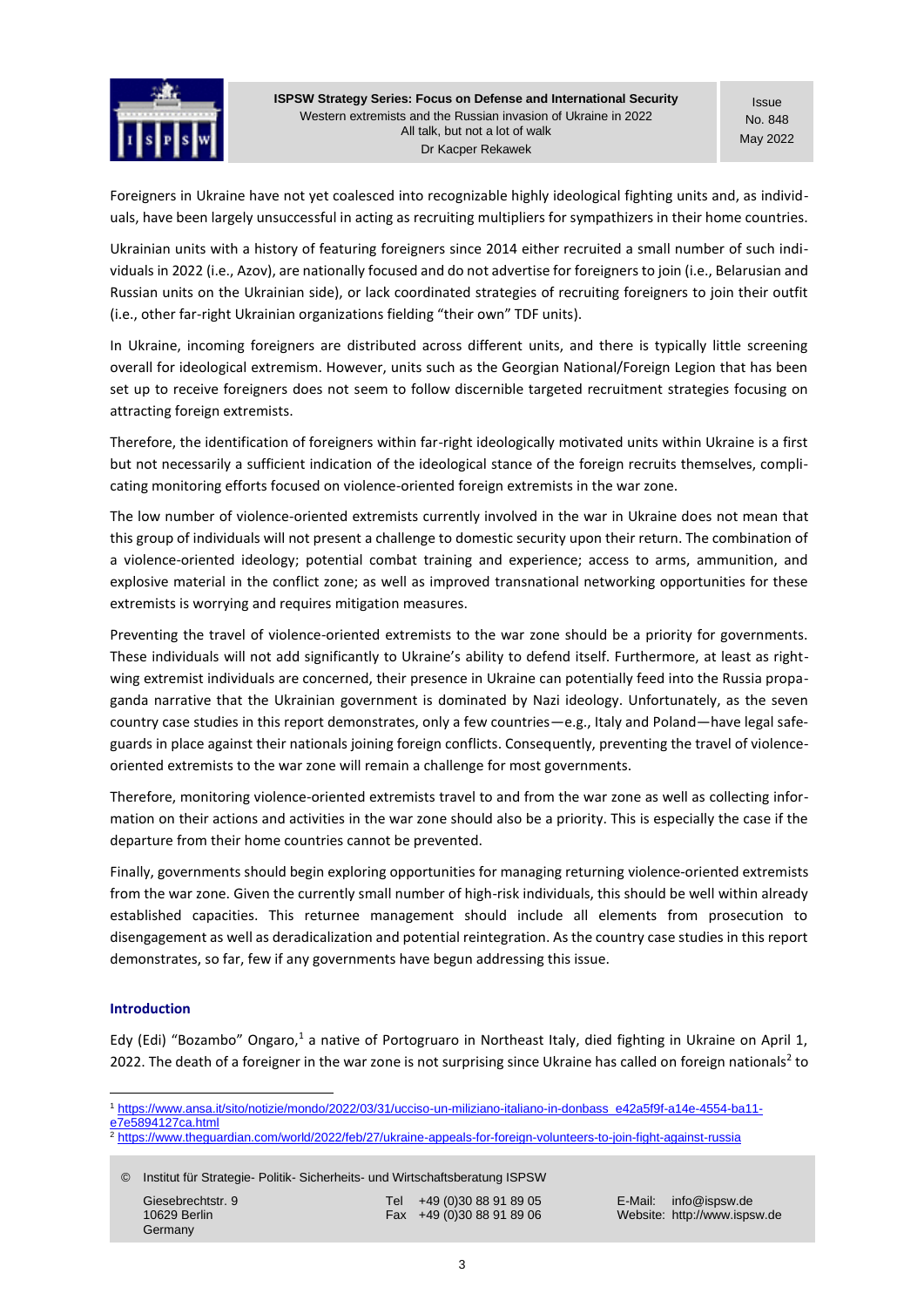

Issue No. 848 May 2022

join its fight against Russia and up to [20,000](https://www.politico.com/news/2022/03/24/ukraine-legion-foreign-soldiers-00020233)<sup>3</sup> of such volunteers expressed an interest in contributing to this fight, with allegedly [hundreds](https://twitter.com/KacperRekawek/status/1501529852758962178?s=20&t=jD1e8ZWH8yk_2WvTKJ4zhQ)<sup>4</sup> of individuals arriving to Ukraine. However, the case of Ongaro is also indicative of the general situation. He was not among the recent wave of volunteers and had traveled to Ukraine [several](https://www.facebook.com/fondDMEnglish/posts/the-list-of-italian-mercenaries-and-accomplices-of-lpr-dpr-terrorist-translators/1905429726384695/)  [years ago.](https://www.facebook.com/fondDMEnglish/posts/the-list-of-italian-mercenaries-and-accomplices-of-lpr-dpr-terrorist-translators/1905429726384695/)<sup>5</sup> Furthermore, he did not fight on the Ukrainian side but was part of the so-called "[separatist militias](https://www.youtube.com/watch?v=-d6UupUnLkA)"<sup>6</sup> which support Russian efforts against Ukraine. He also had left Italy [a wanted man](https://www.ansa.it/sito/notizie/mondo/2022/03/31/ucciso-un-miliziano-italiano-in-donbass_e42a5f9f-a14e-4554-ba11-e7e5894127ca.html)<sup>7</sup> for participation in bar brawl and attacking a policeman and was [associated](https://www.facebook.com/permalink.php?story_fbid=4926738194107539&id=745877035527030) with "an anti-fascist and militant internationalist organization."<sup>8</sup>

Ongaro's fate was shared by Stefan Dimitrijević, as [confirmed](https://www.slobodnaevropa.org/a/srbija-borci-rat-ukrajina-pogibija/31792619.html) on April 8, 2022.<sup>9</sup> Dimitrijević was a Serbian foreign fighter who had fought in Continental Unity [\(Unité Continentale\)](https://www.facebook.com/continentalunity/), a French-Serbian-Spanish-Brazilian farright/far-left "[synthesis](https://english.elpais.com/elpais/2015/02/27/inenglish/1425051026_915897.html)" of an "international Brigade" among the Ukrainian "separatist" forces after 2014.<sup>10</sup> He subsequently returned to Serbia and received [a 1.5 year suspended](https://terorizam.detektor.ba/verdicts/971-stefan-dimitrijevi%C4%87) sentence<sup>11</sup> for his actions in Eastern Ukraine. Following the invasion of Russia in February this year, Dimitrijević returned to the "separatist" areas to again join the war.<sup>12</sup> He was not the only Serbian foreign fighter to return to the "separatist republics," as others also [returned](https://www.slobodnaevropa.org/a/donbas-placenik-ukrajina-milosevic/29551118.html) to the frontlines even after they had been sentenced for their actions in Ukraine by the courts in Serbia. Their return to the war zone was [possible](https://www.britishcouncil.rs/sites/default/files/erf_report_serbia_2018.pdf) since most of these Serbian foreign fighters only received suspended sentences in accordance with Serbia's law prohibiting citizens from participating in foreign conflicts.<sup>13</sup>

Ongaro and Dimitrijević's stories showcase the complexity of the current foreign fighter phenomenon. According to currently available information, many of the of foreigners that indeed participated in combat were in the war zone before the Russian invasion in February 2022. Furthermore, foreigners have also joined or rejoined the so-called "[separatists](https://www.counterextremism.com/sites/default/files/CEP%20Report_Career%20Break%20or%20a%20New%20Career_Extremist%20Foreign%20Fighters%20in%20Ukraine_April%202020.pdf)" side<sup>14</sup> and fight alongside the Russian army and Russian volunteers. Additionally, despite the fact that many publications imply that the war in Ukraine is a magnet primarily for "[neo-Nazi](https://www.washingtonpost.com/outlook/2022/03/14/neo-nazi-ukraine-war/)" foreign volunteers from around the globe,<sup>15</sup> there are also violence-oriented extremists from other ideologies involved in the fight.

The large scale of Russia's invasion of Ukraine in February 2022 triggered an explosion of interest in far-right/ right-wing extremist studies vis-à-vis Ukraine and this conflict. Unfortunately, a lot attention has been concentrated on Ukraine's relatively feeble extremist scene and its alleged capabilities and capacities to recruit, train, and field "legions," "brigades," or "militias" full of Western extremist volunteers. This study aims to disaggregate the currently available data and analyze to which extent this truly is the case in order to establish a solid baseline for further research. This is necessary to avoid inadvertently feeding into a false propaganda narrative that attempts to portray the Ukrainian government as being dominated by right-wing extremist ideologies.

14

<sup>13</sup> [https://www.britishcouncil.rs/sites/default/files/erf\\_report\\_serbia\\_2018.pdf](https://www.britishcouncil.rs/sites/default/files/erf_report_serbia_2018.pdf)

© Institut für Strategie- Politik- Sicherheits- und Wirtschaftsberatung ISPSW

**Germany** 

Giesebrechtstr. 9 Tel +49 (0)30 88 91 89 05 E-Mail: info@ispsw.de<br>10629 Berlin 10629 Berlin (1990) Fax +49 (0)30 88 91 89 06 Website: http://www.isps

Website: http://www.ispsw.de

<sup>3</sup> <https://www.politico.com/news/2022/03/24/ukraine-legion-foreign-soldiers-00020233>

<sup>4</sup> [https://twitter.com/KacperRekawek/status/1501529852758962178?s=20&t=jD1e8ZWH8yk\\_2WvTKJ4zhQ](https://twitter.com/KacperRekawek/status/1501529852758962178?s=20&t=jD1e8ZWH8yk_2WvTKJ4zhQ)

<sup>5</sup> [https://www.facebook.com/login/?next=https%3A%2F%2Fwww.facebook.com%2FfondDMEnglish%2Fposts%2Fthe-list-of](https://www.facebook.com/login/?next=https%3A%2F%2Fwww.facebook.com%2FfondDMEnglish%2Fposts%2Fthe-list-of-italian-mercenaries-and-accomplices-of-lpr-dpr-terrorist-translators%2F1905429726384695%2F)[italian-mercenaries-and-accomplices-of-lpr-dpr-terrorist-translators%2F1905429726384695%2F](https://www.facebook.com/login/?next=https%3A%2F%2Fwww.facebook.com%2FfondDMEnglish%2Fposts%2Fthe-list-of-italian-mercenaries-and-accomplices-of-lpr-dpr-terrorist-translators%2F1905429726384695%2F)

<sup>6</sup> <https://www.youtube.com/watch?v=-d6UupUnLkA>

<sup>7</sup> [https://www.ansa.it/sito/notizie/mondo/2022/03/31/ucciso-un-miliziano-italiano-in-donbass\\_e42a5f9f-a14e-4554-ba11-](https://www.ansa.it/sito/notizie/mondo/2022/03/31/ucciso-un-miliziano-italiano-in-donbass_e42a5f9f-a14e-4554-ba11-e7e5894127ca.html)

[e7e5894127ca.html](https://www.ansa.it/sito/notizie/mondo/2022/03/31/ucciso-un-miliziano-italiano-in-donbass_e42a5f9f-a14e-4554-ba11-e7e5894127ca.html)

<sup>8</sup> [https://www.facebook.com/permalink.php?story\\_fbid=4926738194107539&id=745877035527030](https://www.facebook.com/permalink.php?story_fbid=4926738194107539&id=745877035527030)

<sup>9</sup> <https://www.slobodnaevropa.org/a/srbija-borci-rat-ukrajina-pogibija/31792619.html><br>10 https://www.slobodnaevropa.org/a/srbija-borci-rat-ukrajina-pogibija/31792619.html

[https://english.elpais.com/elpais/2015/02/27/inenglish/1425051026\\_915897.html](https://english.elpais.com/elpais/2015/02/27/inenglish/1425051026_915897.html)

<sup>11</sup> <https://terorizam.detektor.ba/verdicts/971-stefan-dimitrijević>

<sup>12</sup> <https://www.slobodnaevropa.org/a/donbas-placenik-ukrajina-milosevic/29551118.html>

[https://www.counterextremism.com/sites/default/files/CEP%20Report\\_Career%20Break%20or%20a%20New%20Career\\_Extre](https://www.counterextremism.com/sites/default/files/CEP%20Report_Career%20Break%20or%20a%20New%20Career_Extremist%20Foreign%20Fighters%20in%20Ukraine_April%202020.pdf) [mist%20Foreign%20Fighters%20in%20Ukraine\\_April%202020.pdf](https://www.counterextremism.com/sites/default/files/CEP%20Report_Career%20Break%20or%20a%20New%20Career_Extremist%20Foreign%20Fighters%20in%20Ukraine_April%202020.pdf)

<sup>15</sup> <https://www.washingtonpost.com/outlook/2022/03/14/neo-nazi-ukraine-war/>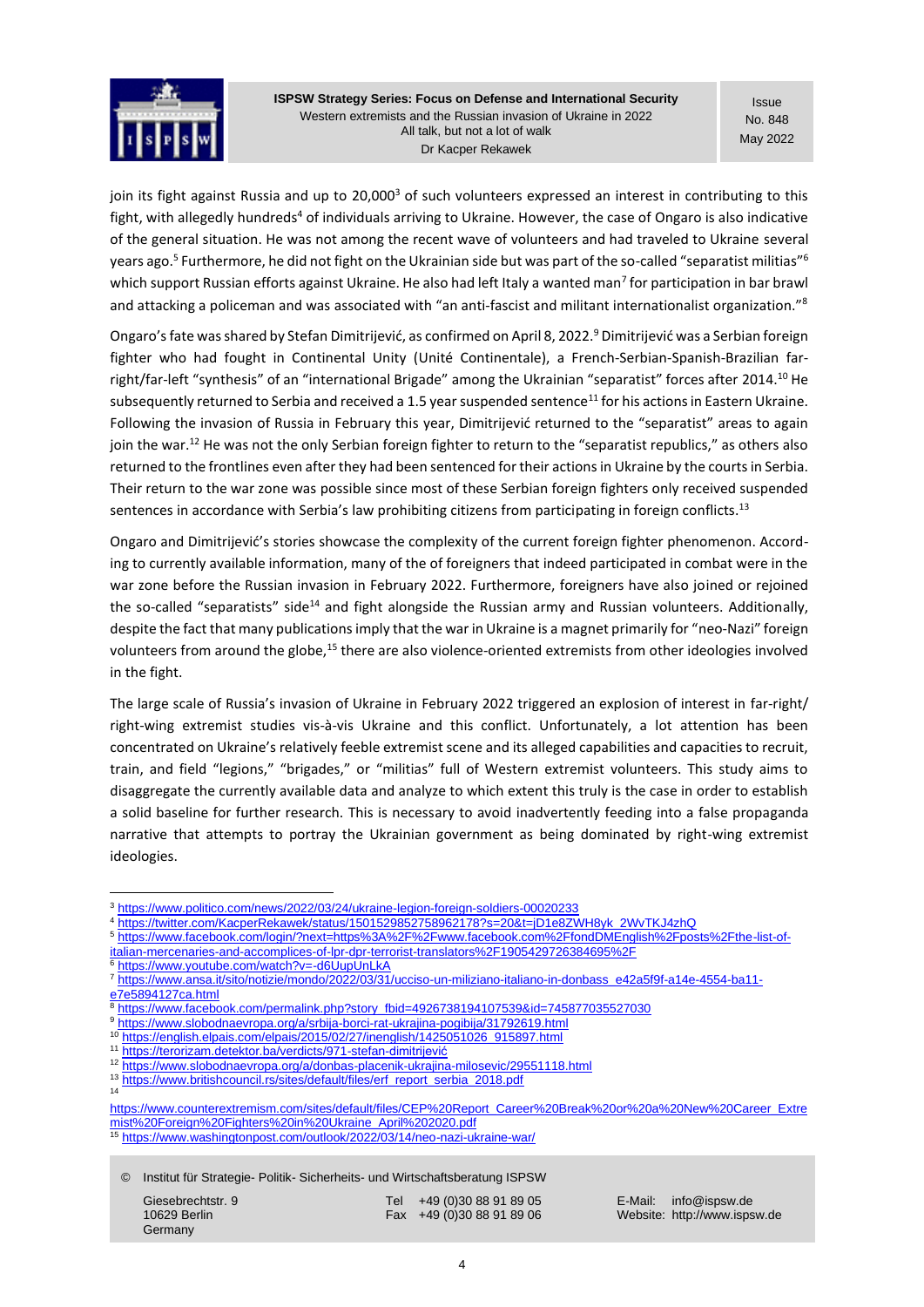

**Issue** No. 848 May 2022

As CEP research previously [argued](https://www.counterextremism.com/sites/default/files/2022-03/CEP%20Policy%20Brief_Foreign%20Fighters%20in%20the%202022%20Russia-Ukraine%20War_March%202022.pdf), "it is important to distinguish between three categories of individuals seeking to join the current conflict in Ukraine. The first and largest category consists of Ukrainian nationals and dual nationals who live abroad and are returning to their country. The second are international volunteers. The third and smallest are violence-oriented extremists."<sup>16</sup> Given the inflow of foreign fighters and volunteers to Ukraine, it is not surprising that violence-oriented extremists are among them.

In order to take stock of the phenomenon and illustrate the extent to which a) the 2022 foreign volunteer mobilization for Ukraine is extremist in nature and b) how different extreme right-wing scenes and milieus reacted to the Russian (re-)invasion of Ukraine since February 24, 2022, one should study both ends of the recruitment spectrum for this conflict. This means analyzing both sides of the issue. This includes the input, i.e., the discussions and reactions of the extremist milieus in each country and the eventual decisions of some extremist individuals to travel to Ukraine, as well as the output. The output includes an analysis of the Ukrainian units that had been welcoming foreign recruits, especially since 2014, particularly their current position towards foreign recruits and how many foreigners they claim to have among their ranks.

The first part of this report focuses on the output side of the foreign volunteer recruitment process. This is followed by seven country case studies, analyzing the input: the United States, Canada, Spain, Italy, France, Germany, and Poland. This selection includes not only potential recruitment pools in North America but also the largest countries, by population size, of the European Union. Furthermore, in mid-March 2022, four of these seven countries (the United States, Canada, Germany, and Poland) were named by Ukraine as contributing with th[e highest number](https://www.aljazeera.com/features/2022/3/15/how-russias-tactics-are-evolving-in-ukraine) of volunteers to its ranks.<sup>17</sup>

The country case studies focus on their respective national far-right scene's position on the Russia-Ukraine war prior to February 24, 2022; the situation after that date; the discussions amongst extremists on potential travel to Ukraine as foreign volunteers; their actual presence on the ground (if any) and their involvement in combat; their numbers in relation to that of non-extremist volunteers from the same country; and, where information was available, the country's foreign volunteer/fighter returnee management policies.

# **Conclusion**

Since early March 2022, foreign volunteers have been crossing the Western border of Ukraine to join its fight against the Russian (re-)invasion. Some will continue to do so in the foreseeable future, while others have already returned home from their relatively short-lived stay on the frontlines. They will be joining different units of the TDF or even, at times, attach themselves to different units of the Armed Forces of Ukraine. Some will undoubtedly feature in units active since 2014, which have a track record of fielding foreign fighters/ volunteers.

Despite concerns and warnings about the Russo-Ukrainian war becoming a magnet for Western extremist foreign volunteers, relatively few such individuals have traveled eastwards to join the fight. An analysis of local far-right scenes in seven countries revealed only a few actual fighters. Ukrainian units, which could host them, are not reporting their presence on the ground. It must be stated that in some cases such units themselves would gladly advertise such presence in their ranks, as they would see it as a propaganda and recruitment booster aimed at their friends or allies abroad. Other units, which could potentially host foreign volunteers, are either monoethnic in their composition and are thus unlikely to feature Westerners or are screening the arrivals

© Institut für Strategie- Politik- Sicherheits- und Wirtschaftsberatung ISPSW

Germany

Giesebrechtstr. 9 Tel +49 (0)30 88 91 89 05 E-Mail: info@ispsw.de<br>10629 Berlin 10629 Berlin (1990) Fax +49 (0)30 88 91 89 06 Website: http://www.isps

<sup>16</sup> [https://www.counterextremism.com/sites/default/files/2022-](https://www.counterextremism.com/sites/default/files/2022-03/CEP%20Policy%20Brief_Foreign%20Fighters%20in%20the%202022%20Russia-Ukraine%20War_March%202022.pdf)

[<sup>03/</sup>CEP%20Policy%20Brief\\_Foreign%20Fighters%20in%20the%202022%20Russia-Ukraine%20War\\_March%202022.pdf](https://www.counterextremism.com/sites/default/files/2022-03/CEP%20Policy%20Brief_Foreign%20Fighters%20in%20the%202022%20Russia-Ukraine%20War_March%202022.pdf)<br>17 https://www.aliazoera.com/footuses/2020/2/45/k <sup>17</sup> <https://www.aljazeera.com/features/2022/3/15/how-russias-tactics-are-evolving-in-ukraine>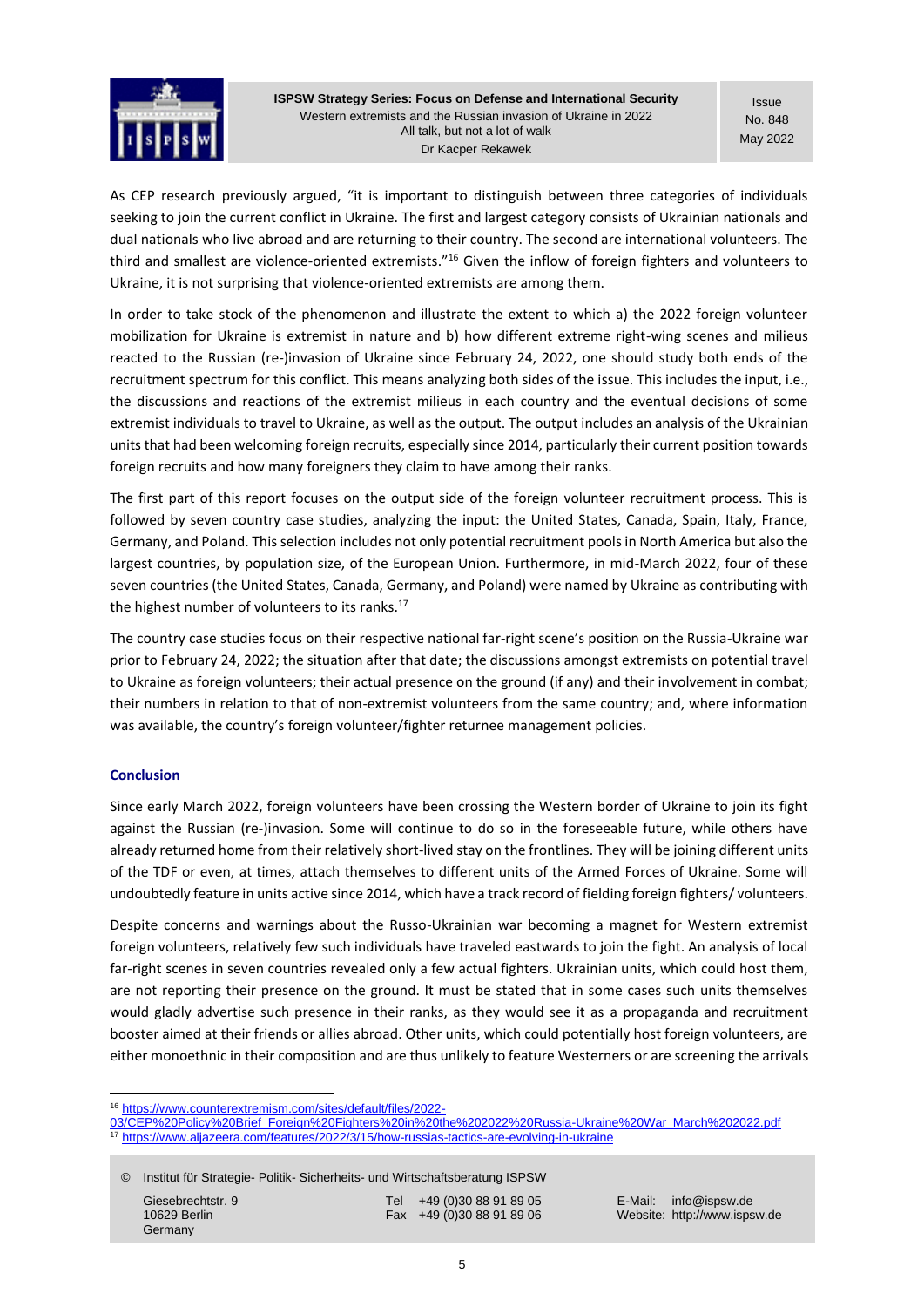

Issue No. 848 May 2022

for potential signs of political radicalism.

It is important to emphasize all foreigner volunteers on the Ukraine side, apart from the Belarusians and to some extent Georgians and Russians, do not fight in large national or multi-national formations. They are distributed among different Ukrainian units and therefore, so far, have not had the chance to establish themselves as a standalone "legion" or "legions." As the idea of the International Legion continues to evolve away from a catchall entity towards a more streamlined, smaller outfit full of military veterans, then one might expect a smaller type of legion to actually appear on the frontline and meaningfully contribute to the Ukrainian war effort on a tactical level. However, it is not yet clear whether such a unit would develop an ideological agenda, apart from general Ukrainian patriotism.

The current situation in which foreign volunteers that are deemed fit for combat are channeled to various units in Ukraine is a challenge for the detection and monitoring of violence-oriented foreign extremists in Ukraine. It is clear that the presence of foreigners within units that espouse a far-right or right-wing ideology is a first but not necessarily a sufficient indication that these foreigners are violence-oriented extremists themselves.

However, it also remains important to recognize that even a limited number of violence-oriented foreign extremists being active in the war zone are likely to present a challenge for domestic security upon their return to their home country. Their involvement within an active war zone—which allows them to obtain battlefield training and/or experience, enables them access to arms, ammunitions, and explosive materials, as well as increases their ability to networks transnationally with other extremists—is concerning. This means even a relatively small number of violence-oriented extremists returning from Ukraine can change the domestic threat environment.

CEP, which has been monitoring the flow of foreign fighters to and from Ukraine since 2019, has [recently](https://www.counterextremism.com/sites/default/files/2022-04/Update%201_CEP%20Policy%20Brief_Foreign%20Fighters%20in%20the%202022%20Russia-Ukraine%20War_April%202022.pdf)  [developed](https://www.counterextremism.com/sites/default/files/2022-04/Update%201_CEP%20Policy%20Brief_Foreign%20Fighters%20in%20the%202022%20Russia-Ukraine%20War_April%202022.pdf) a set of recommendations for policymakers working to mitigate these risks.<sup>18</sup> These focus on instruments preventing the exit for violence-oriented extremists from their home countries, the monitoring of the travel of those whose exit cannot be prevented, the monitoring of the activities of violence-oriented extremists in the war zone, as well as a range of recommendations concerning the establishment of a returnee management system, focused on violence-oriented extremists that have returned from the war in Ukraine. At the core of all these recommendations lies the appropriate management of information between various stakeholders involved in these different stages of an extremist's journey to and from Ukraine.

This report was focused on taking stock of the current situation both within the foreign extremist milieus from which individuals may decide to join the war in Ukraine as well as the developing structures within Ukraine to manage arriving foreign volunteers. The aim was to disaggregate the currently available data to allow for an initial substantiated assessment of the current situation. CEP will continue to monitor the situation both in the various foreign extremist milieus, the travel of such extremists to and from Ukraine, as well as the developing situation of the management of foreign volunteers in Ukraine and will publish regular updates on this issue.

**\*\*\***

<sup>18</sup> [https://www.counterextremism.com/sites/default/files/2022-](https://www.counterextremism.com/sites/default/files/2022-04/Update%201_CEP%20Policy%20Brief_Foreign%20Fighters%20in%20the%202022%20Russia-Ukraine%20War_April%202022.pdf) [04/Update%201\\_CEP%20Policy%20Brief\\_Foreign%20Fighters%20in%20the%202022%20Russia-](https://www.counterextremism.com/sites/default/files/2022-04/Update%201_CEP%20Policy%20Brief_Foreign%20Fighters%20in%20the%202022%20Russia-Ukraine%20War_April%202022.pdf)[Ukraine%20War\\_April%202022.pdf](https://www.counterextremism.com/sites/default/files/2022-04/Update%201_CEP%20Policy%20Brief_Foreign%20Fighters%20in%20the%202022%20Russia-Ukraine%20War_April%202022.pdf)

© Institut für Strategie- Politik- Sicherheits- und Wirtschaftsberatung ISPSW

Germany

Giesebrechtstr. 9 Tel +49 (0)30 88 91 89 05 E-Mail: info@ispsw.de<br>10629 Berlin 10629 Berlin (1990) Fax +49 (0)30 88 91 89 06 Website: http://www.isps

10629 Berlin Fax +49 (0)30 88 91 89 06 Website: http://www.ispsw.de